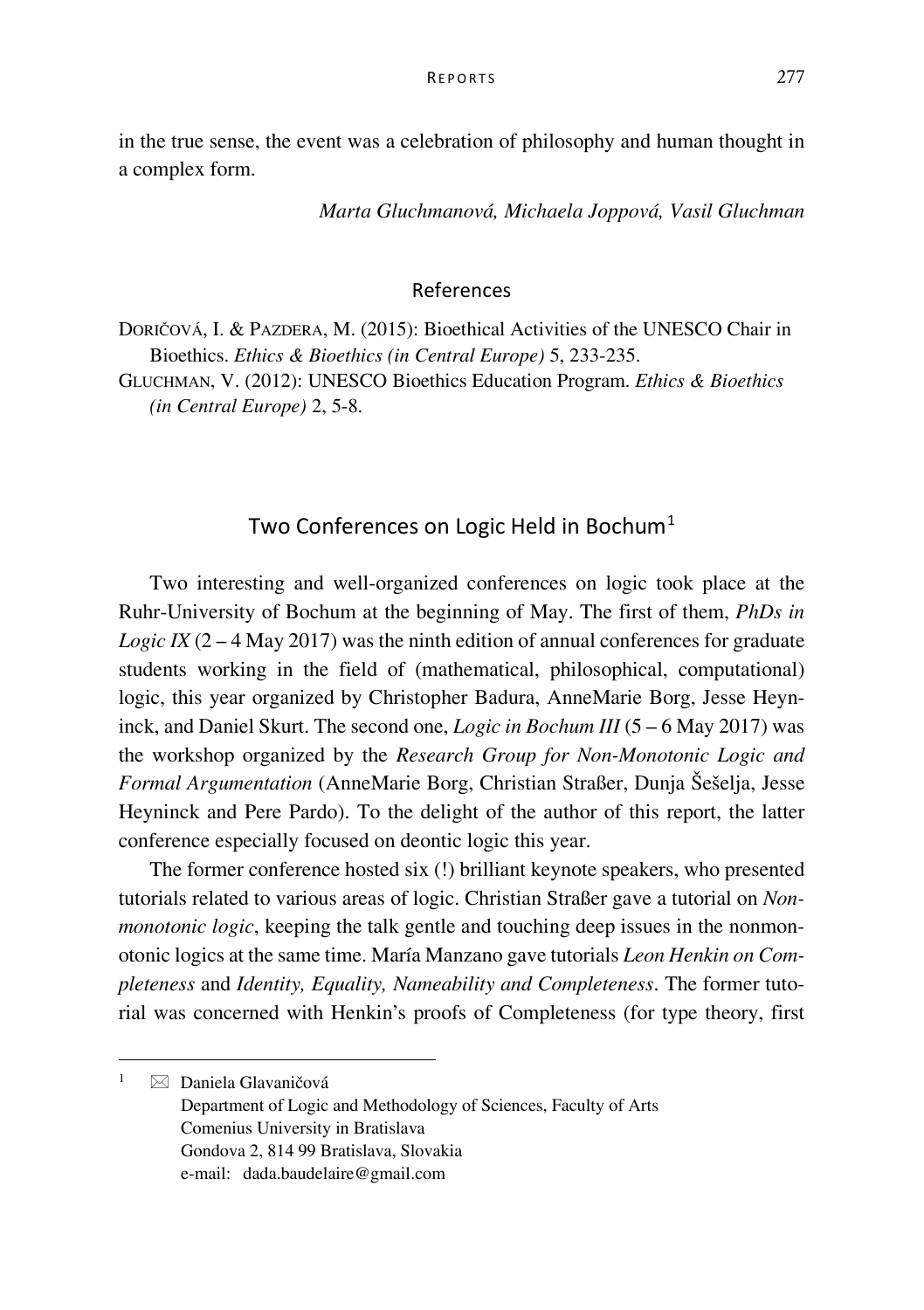order logic, and propositional type theory). The latter tutorial was focused on the notions of identity and equality. Petr Cintula presented *A Gentle Introduction to Abstract Algebraic Logic I & II*, talks not very gentle to philosophers, but nevertheless interesting ones, explaining an important branch of logic. [João Marcos](https://sites.google.com/site/sequiturquodlibet/) introduced us to *Classic-like Analytic Tableaux for Non-Classical Logics* (non-classical understood as many-valued). [Gabriella Pigozzi](http://www.pigozzi.org/Home.html) gave two intriguing tutorials on *The Logic of Group Decision: An Introduction to Judgment Aggregation*. How does a group decide on some issue, such as whether to hire a researcher? Various approaches were presented. [Heinrich Wansing](http://www.ruhr-uni-bochum.de/philosophy/logic/) presented a talk on *Bi-Connexive Variants of Heyting-Brouwer Logic*.

Twenty contributed talks were manifold, faithful to the currently reigning era of logical pluralism. Talks given revolved around topics such as proof mining, intuitionistic logic, many valued logics, metamathematics and metalogic, deontic logic, formal semantics, modal logics, and (hyper)graph theory.

The latter conference hosted four excellent keynote speakers: Gabriella Pigozzi, Allard Tamminga, João Marcos, and Niko Strobach. Gabriella Pigozzi presented a talk on AGM contraction and revision rules using input/output logic: *Changing Norms: A Framework for Changing Rules*. Allard Tamminga in his talk *Collective Obligations and Obligations of Individuals* argued for the need to distinguish individual obligations from collective obligations. The general idea was that a group adopts a group plan coordinating the actions of its members. João Marcos gave a talk *Do Not be Afraid of the Unknown,* presenting a general logical framework based on different cognitive attitudes of agents concerning rejection or acceptance. Niko Strobach presented the last talk of the conference, *Difference – Classical and Paraconsistent*. The talk evolved around the two notions: difference and identity. It was suggested to treat the notion of difference as primitive, thus contrasting the approach from Priest's book *One*.

The first day of the conference was devoted (mainly) to deontic logic. The first contributed talk given by Ilaria Canavotto was concerned with multi-agent dynamic action logic. The second contributed talk presented by Roberto Cuini was focused on modelling obligations-related deliberation by epistemic agents. The third talk by Federico L. G. Faroldi ventured towards developing a first-order hyperintensional deontic logic. Deontic section was closed by Frederik Van De Putte and his talk aiming to model permitted choices of an agent in a generalised stit logic. Mathieu Beirlaen gave the last talk of the first day on abductive and inductive reasoning, using the framework of adaptive logics. Grigory Olkhovikov gave the first contributed talk of the second day on justification stit logic. Heinrich Wansing